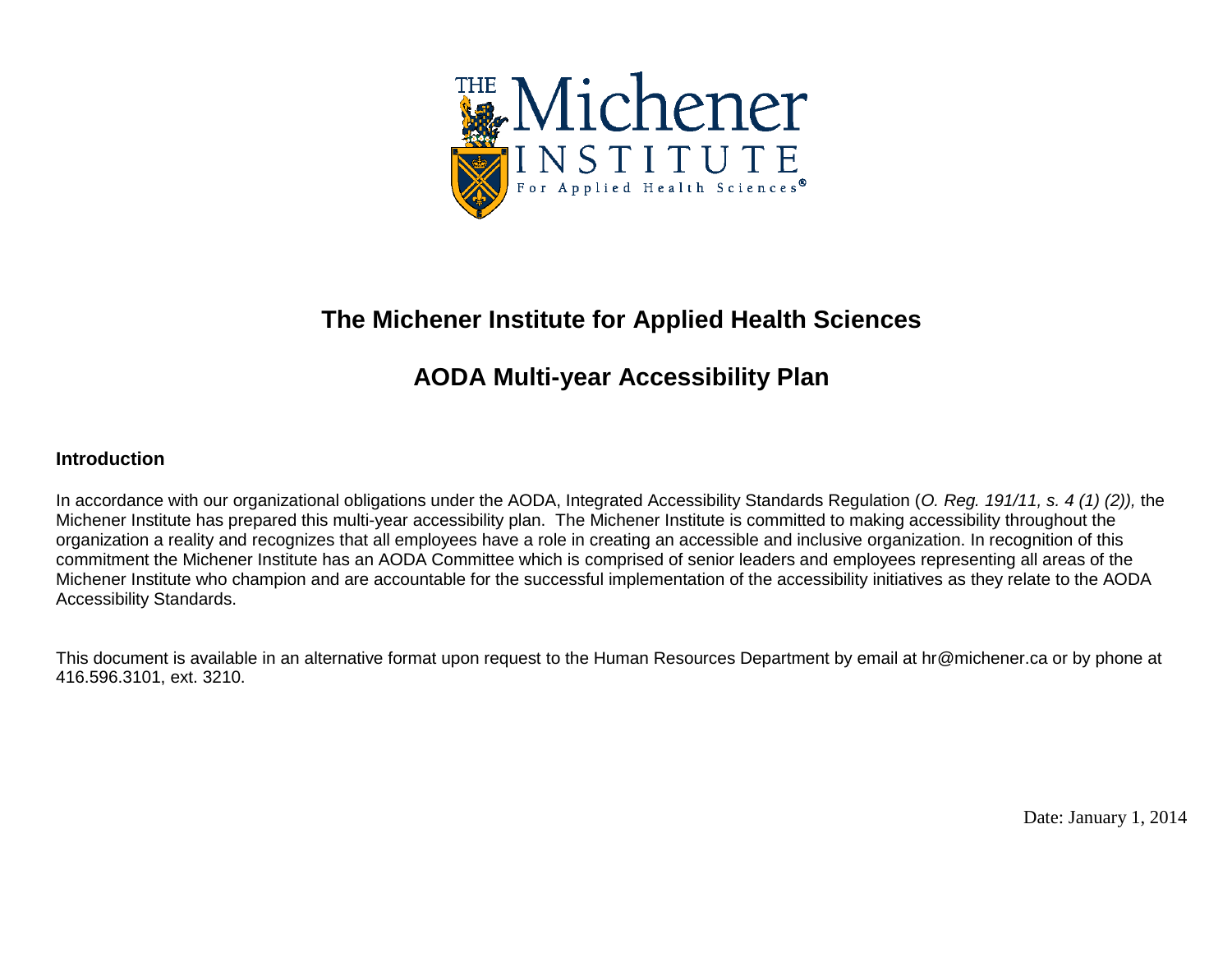**Part I: General Standards – s.3, s.4, s.6, s.7**

| <b>AODA Standards /</b>                                                                                     | <b>I: Accessibility Policies</b>                                                          |                                                                                                                                                                                                                                           | Deadline: January 1, 2014   |                 |
|-------------------------------------------------------------------------------------------------------------|-------------------------------------------------------------------------------------------|-------------------------------------------------------------------------------------------------------------------------------------------------------------------------------------------------------------------------------------------|-----------------------------|-----------------|
| <b>Regulation Reference O.</b><br>Reg.191/11, s. 3                                                          | <b>DELIVERABLES</b>                                                                       | <b>ACTIVITIES</b>                                                                                                                                                                                                                         | <b>Responsibility</b>       | <b>Status</b>   |
| Establish and post<br>accessibility policies with<br>commitment statement.                                  | Prepare and post policy.                                                                  | Receive approval for policy and post on website<br>and communicate to all staff.                                                                                                                                                          | <b>AODA</b><br>Committee/HR | <b>Complete</b> |
| <b>AODA Standards /</b>                                                                                     | <b>I: Multi-year Accessibility Plans</b>                                                  |                                                                                                                                                                                                                                           | Deadline: January 1, 2014   |                 |
| <b>Regulation Reference</b><br>O. Reg. 191/11, s. 4                                                         | <b>DELIVERABLES</b>                                                                       | <b>ACTIVITIES</b>                                                                                                                                                                                                                         | <b>Responsibility</b>       | <b>Status</b>   |
| Establish and post multi-<br>year accessibility plan and<br>review within time period.                      | Prepare and post multi-year<br>accessibility plan.                                        | Prepare plan with consultation from AODA<br>Committee and post approved plan.                                                                                                                                                             | <b>AODA</b><br>Committee/HR | <b>Complete</b> |
| <b>AODA Standards /</b>                                                                                     | <b>I: Self-service Kiosks</b>                                                             |                                                                                                                                                                                                                                           | Deadline: January 1, 2014   |                 |
| <b>Regulation Reference</b><br>O. Reg. 191/11, s. 6                                                         | <b>DELIVERABLES</b>                                                                       | <b>ACTIVITIES</b>                                                                                                                                                                                                                         | <b>Responsibility</b>       | <b>Status</b>   |
| Regard accessibility in<br>feature design of kiosk.                                                         | Conduct internal audit and<br>include accessibility obligation<br>in procurement process. | Conduct internal audit for compliance (front<br>desk/foyer area).<br>Standard requirement in procurement process.                                                                                                                         | RO/Facilities/<br>Finance   | <b>Complete</b> |
| <b>AODA Standards /</b>                                                                                     | <b>I: Training</b>                                                                        | Deadline: January 1, 2015                                                                                                                                                                                                                 |                             |                 |
| <b>Regulation Reference</b><br>O. Reg.191/11, s. 7(1)                                                       | <b>DELIVERABLES</b>                                                                       | <b>ACTIVITIES</b>                                                                                                                                                                                                                         | <b>Responsibility</b>       | <b>Status</b>   |
| Provide training on the<br>requirements of the IASR<br>standards and the OHRC<br>and keep training records. | Develop, deliver and track<br>compliance on training.                                     | Develop training document and strategy to<br>communicate the training requirement.<br>Ensure training available in accessible format.<br>Track the completion of the required training.<br>Ensure compliance by all required individuals. | Human<br><b>Resources</b>   | In progress     |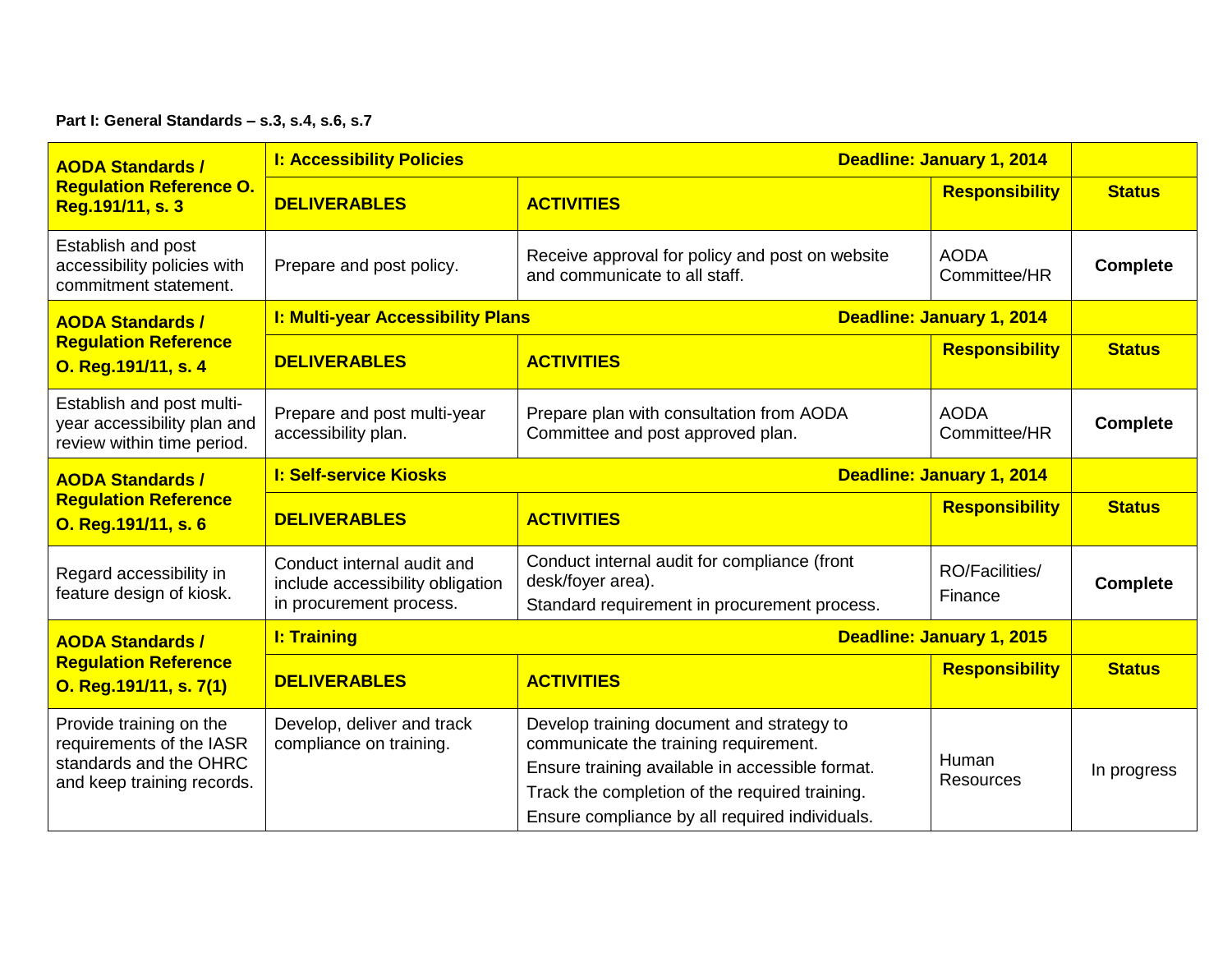**Part II: Information and Communication Standards – s.11, s.12, s.13**

| <b>AODA Standards /</b>                                                                                    | <b>II: Feedback Processes</b><br>Deadline: January 1, 2015                                                                 |                                                                                                                                                                                                                                                              |                           |                 |
|------------------------------------------------------------------------------------------------------------|----------------------------------------------------------------------------------------------------------------------------|--------------------------------------------------------------------------------------------------------------------------------------------------------------------------------------------------------------------------------------------------------------|---------------------------|-----------------|
| <b>Regulation Reference</b><br>O. Reg. 191/11, s. 11                                                       | <b>DELIVERABLES</b>                                                                                                        | <b>ACTIVITIES</b>                                                                                                                                                                                                                                            | <b>Responsibility</b>     | <b>Status</b>   |
| Ensure feedback<br>processes are accessible.                                                               | Review feedback process in<br>place with Customer Service<br>Standard and accessible<br>formats available upon<br>request. | Further communicate feedback process and<br>accessible formats available upon request.                                                                                                                                                                       | AER/SSN/HR/<br>CE/Comm&PR | <b>Complete</b> |
| <b>AODA Standards /</b>                                                                                    | II: Accessible Formats and Communication Supports<br>Deadline: January 1, 2016                                             |                                                                                                                                                                                                                                                              |                           |                 |
| <b>Regulation Reference</b><br>O. Reg. 191/11, s. 12                                                       | <b>DELIVERABLES</b>                                                                                                        | <b>ACTIVITIES</b>                                                                                                                                                                                                                                            | <b>Responsibility</b>     | <b>Status</b>   |
| Upon request, provide<br>accessible formats and<br>communication supports.                                 | Prepare a process to address<br>and facilitate requests.                                                                   | Develop and approve process on responding to<br>requests for accessible formats and communication<br>supports (in line with s.15 commitments).<br>Statement notifying the public about the availability<br>of accessible formats and communication supports. | IM/Comm & PR              | In progress.    |
| <b>AODA Standards /</b>                                                                                    |                                                                                                                            | II: Emergency Procedure Plans and Public Safety Information                                                                                                                                                                                                  | Deadline: January 1, 2012 |                 |
| <b>Regulation Reference</b><br>O. Reg. 191/11, s. 13                                                       | <b>DELIVERABLES</b>                                                                                                        | <b>ACTIVITIES</b>                                                                                                                                                                                                                                            | <b>Responsibility</b>     | <b>Status</b>   |
| <b>Emergency procedure</b><br>and safety information<br>available, upon request, in<br>accessible formats. | Review emergency<br>procedures and develop<br>process for accessible formats<br>on request.                                | Review emergency procedures and ensure signage<br>posted throughout building.<br>Develop process to communicate procedures, as<br>required, and availability of materials in accessible<br>formats upon request.                                             | <b>Facilities/HR</b>      | <b>Complete</b> |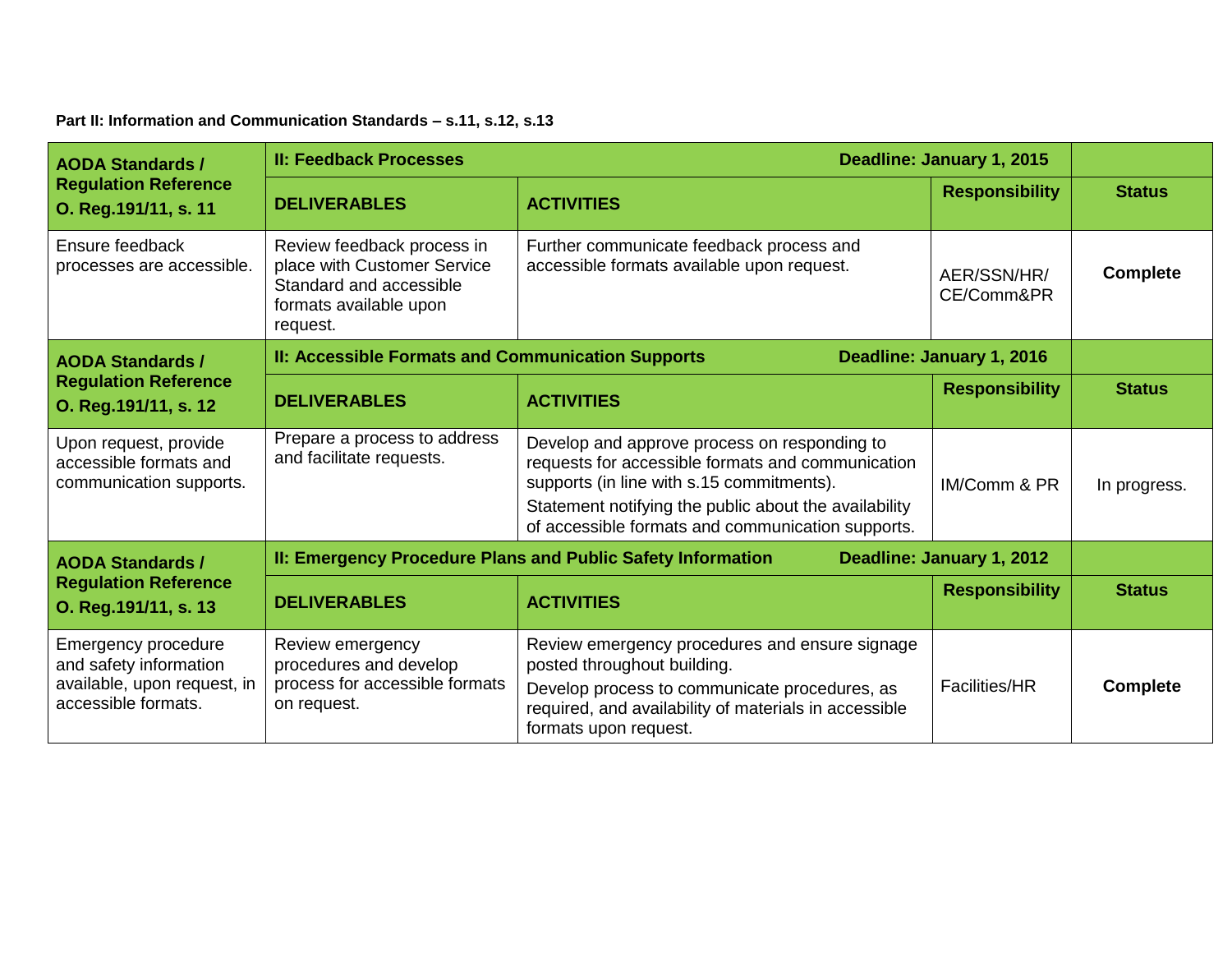**Part II: Information and Communication Standards – s.14, s.15**

| <b>AODA Standards /</b>                                                                                                                                         | <b>II: Accessible Web Sites and Web Content</b>                                                                                                            |                                                                                                                                                                                                                                    | <b>Deadline: See below</b> |                                                                                        |
|-----------------------------------------------------------------------------------------------------------------------------------------------------------------|------------------------------------------------------------------------------------------------------------------------------------------------------------|------------------------------------------------------------------------------------------------------------------------------------------------------------------------------------------------------------------------------------|----------------------------|----------------------------------------------------------------------------------------|
| <b>Regulation Reference</b><br>O. Reg. 191/11, s. 14                                                                                                            | <b>DELIVERABLES</b>                                                                                                                                        | <b>ACTIVITIES</b>                                                                                                                                                                                                                  | <b>Responsibility</b>      | <b>Status</b>                                                                          |
| Ensure new websites and<br>new web content conform<br>to guidelines.<br>• WCAG 2.0 Level A by<br>January 1, 2014.<br>• WCGA 2.0 Level AA by<br>January 1, 2021. | Develop new website that<br>conforms to WCAG 2.0 Level<br>A standards.<br>Confirm that newly created<br>pages on current site also<br>conform to standard. | With the help of external consultants, develop a new<br>website design that conforms to WCAG 2.0.                                                                                                                                  | IM/Comm & PR               | <b>WCAG 2.0</b><br>Level A<br>complete.<br><b>WCAG 2.0</b><br>Level AA in<br>progress. |
| <b>AODA Standards /</b>                                                                                                                                         | II: Educational & Training Resources and Materials<br>Deadline: January 1, 2013                                                                            |                                                                                                                                                                                                                                    |                            |                                                                                        |
| <b>Regulation Reference o.</b><br>Reg.191/11, s. 15                                                                                                             | <b>DELIVERABLES</b>                                                                                                                                        | <b>ACTIVITIES</b>                                                                                                                                                                                                                  | <b>Responsibility</b>      | <b>Status</b>                                                                          |
| Provide accessible or<br>conversion-ready<br>electronic format of<br>educational or training<br>resources / material as<br>needed on request.                   | Ensure current process to<br>make request, and to respond<br>to request, meets standard.                                                                   | Review services offered through Health Services.<br>Communicate process to faculty and staff.<br>Develop process to receive and respond to request<br>for educational or training resources or materials in<br>accessible formats. | <b>IM/CLI/LRC/CE</b>       | <b>Complete</b>                                                                        |
| Provide program<br>information and student<br>records in accessible<br>format.                                                                                  | Ensure current process to<br>make request, and to respond<br>to request, meets standard.                                                                   | Review process through Registrar Office.<br>Develop process to provide program<br>information/student records in different formats.                                                                                                | IM/Registrar/CE            | <b>Complete</b>                                                                        |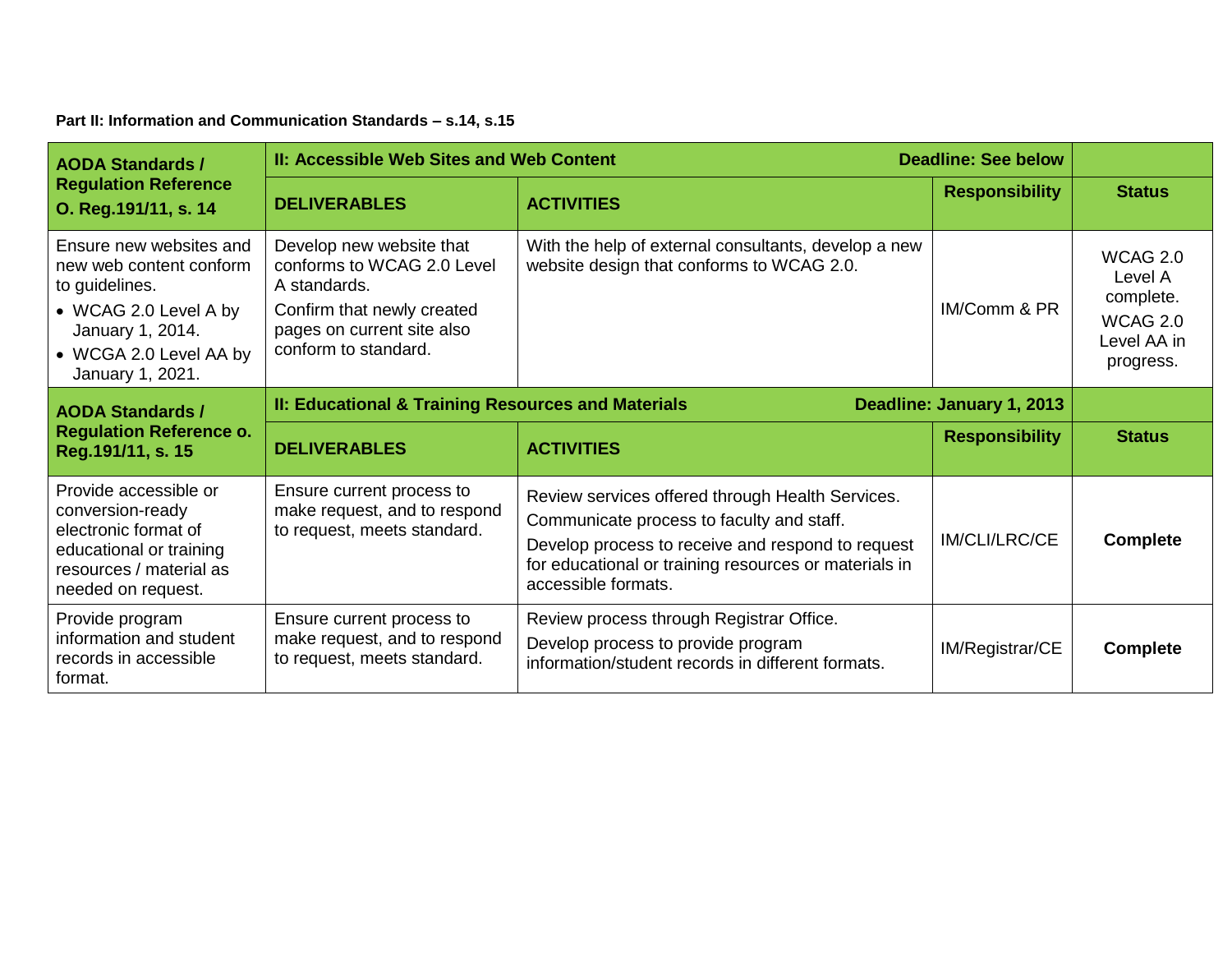**Part II: Information and Communication Standards – s.16, s.17, s.18**

| <b>AODA Standards /</b>                                                                                                                                                                                                                           | <b>II: Training to Educators</b><br>Deadline: January 1, 2013                                                                                               |                                                                                                                                                                                                                                        |                            |                 |
|---------------------------------------------------------------------------------------------------------------------------------------------------------------------------------------------------------------------------------------------------|-------------------------------------------------------------------------------------------------------------------------------------------------------------|----------------------------------------------------------------------------------------------------------------------------------------------------------------------------------------------------------------------------------------|----------------------------|-----------------|
| <b>Regulation Reference</b><br>o. Reg.191/11, s. 16                                                                                                                                                                                               | <b>DELIVERABLES</b>                                                                                                                                         | <b>ACTIVITIES</b>                                                                                                                                                                                                                      | <b>Responsibility</b>      | <b>Status</b>   |
| Provide and track<br>accessibility awareness<br>training for educators.                                                                                                                                                                           | Develop accessibility training<br>for educators (provide training<br>materials to all staff).                                                               | Receive approval for accessibility training for<br>educators and post on blackboard.<br>Track compliance through blackboard.                                                                                                           | Human<br><b>Resources</b>  | <b>Complete</b> |
| <b>AODA Standards /</b>                                                                                                                                                                                                                           | II: Producers of Educational or Training Materials                                                                                                          |                                                                                                                                                                                                                                        | <b>Deadline: see below</b> |                 |
| <b>Regulation Reference o.</b><br>Reg.191/11, s. 17                                                                                                                                                                                               | <b>DELIVERABLES</b>                                                                                                                                         | <b>ACTIVITIES</b>                                                                                                                                                                                                                      | <b>Responsibility</b>      | <b>Status</b>   |
| Provide accessible format<br>or conversion-ready<br>• Textbooks: Jan 1, 2015.<br>• Print based educational<br>or training learning<br>resources: Jan 1, 2020.                                                                                     | Seek representation on<br>Heads, Libraries and Learning<br>Resources (HLLR) Committee<br>or other college and/or<br>industry working groups on<br>standard. | Determine applicability of standard to any textbooks,<br>print based educational or training learning<br>resources developed by Michener.<br>Work with college and industry sector to identify<br>resources aimed at meeting standard. | <b>IM/CLI/LRC</b>          | In progress     |
| <b>AODA Standards /</b>                                                                                                                                                                                                                           | II: Libraries of Educational and Training Institutions                                                                                                      |                                                                                                                                                                                                                                        | <b>Deadline: see below</b> |                 |
| <b>Regulation Reference o.</b><br>Reg.191/11, s. 18                                                                                                                                                                                               | <b>DELIVERABLES</b>                                                                                                                                         | <b>ACTIVITIES</b>                                                                                                                                                                                                                      | <b>Responsibility</b>      | <b>Status</b>   |
| On request, and where<br>available and applicable,<br>provide accessible or<br>conversion ready format<br>materials for a person with<br>a disability.<br>• Print based by January<br>1, 2015.<br>• Digital and multimedia<br>by January 1, 2020. | Seek representation on the<br>Heads, Libraries and Learning<br>Resources (HLLR) Committee.                                                                  | Align activities with HLLR Committee, which is<br>working on a sectorial approach to meeting this<br>obligation.                                                                                                                       | Library                    | In progress     |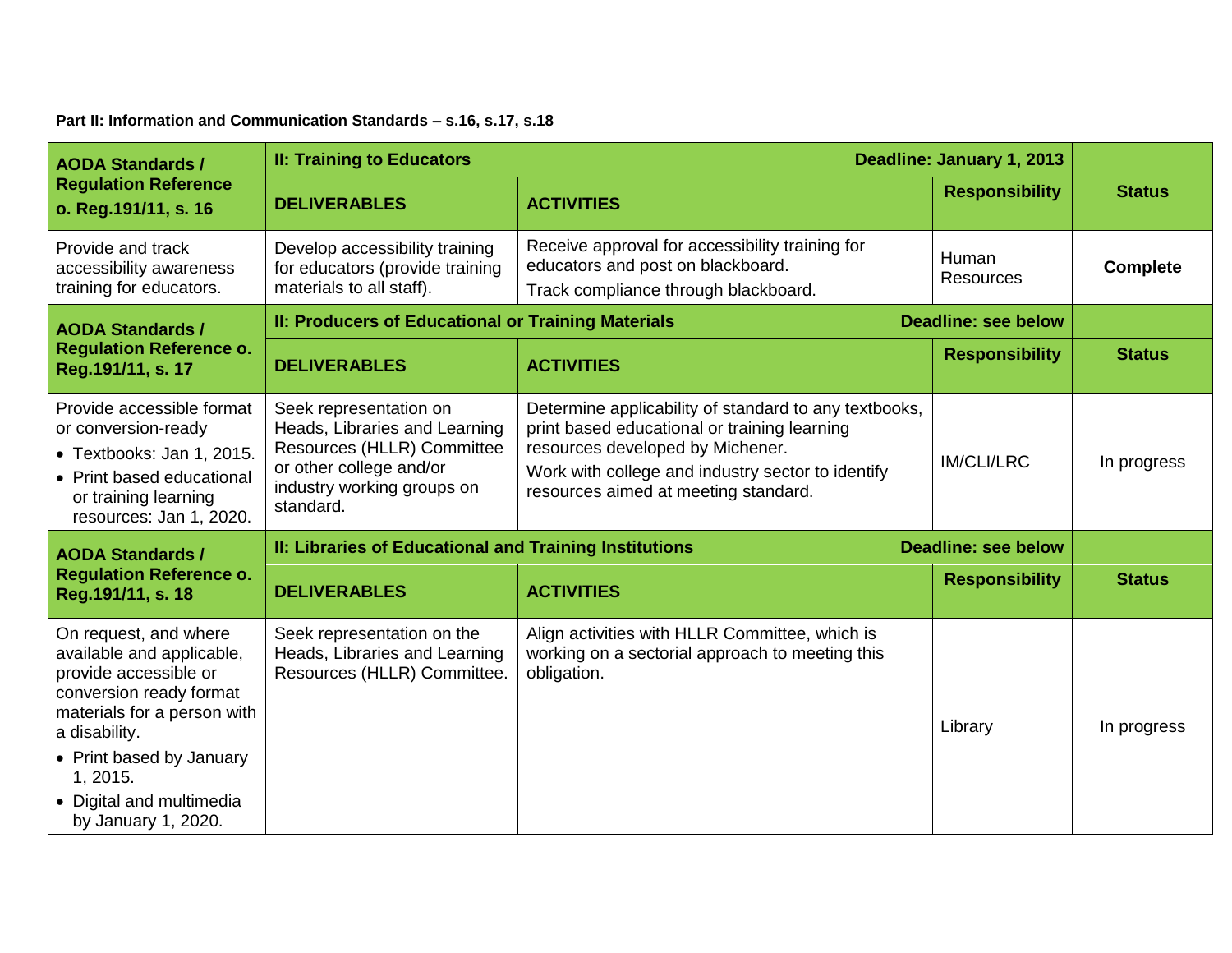**Part III: Employment Standards – s.22, s.23, s.24**

| <b>AODA Standards /</b>                                                          | Deadline: January 1, 2016<br><b>III: Recruitment, General</b>                   |                                                                                                                                                    |                           |                 |
|----------------------------------------------------------------------------------|---------------------------------------------------------------------------------|----------------------------------------------------------------------------------------------------------------------------------------------------|---------------------------|-----------------|
| <b>Regulation Reference o.</b><br>Reg.191/11, s. 22                              | <b>DELIVERABLES</b>                                                             | <b>ACTIVITIES</b>                                                                                                                                  | <b>Responsibility</b>     | <b>Status</b>   |
| Notify applicants about<br>accommodation in<br>recruitment process.              | Prospective applicants are<br>advised of the availability of<br>accommodations. | Revise careers page, job posting and email<br>correspondence with applicants to include<br>accommodation available in recruitment process.         | Human<br><b>Resources</b> | <b>Complete</b> |
| <b>AODA Standards /</b>                                                          | <b>III: Recruitment, Assessment or Selection process</b>                        |                                                                                                                                                    | Deadline: January 1, 2016 |                 |
| <b>Regulation Reference o.</b><br>Reg.191/11, s.23                               | <b>DELIVERABLES</b>                                                             | <b>ACTIVITIES</b>                                                                                                                                  | <b>Responsibility</b>     | <b>Status</b>   |
| Notify applicants selected<br>that accommodations are<br>available upon request. | Selected applicants are<br>advised of the availability of<br>accommodations.    | Revise email correspondence with selected<br>applicants to include the availability of<br>accommodations and policy.                               | Human<br><b>Resources</b> | <b>Complete</b> |
| Provide suitable<br>accommodation upon<br>request.                               | Applicants with disabilities<br>receive appropriate<br>accommodations.          | Review interview/testing procedures to determine<br>accessibility barriers and develop process to provide<br>accommodation solutions if requested. | Human<br>Resources        | <b>Complete</b> |
| <b>AODA Standards /</b><br><b>Regulation Reference o.</b><br>Reg.191/11, s. 24   | <b>III: Notice to Successful Applicants</b><br>Deadline: January 1, 2016        |                                                                                                                                                    |                           |                 |
|                                                                                  | <b>DELIVERABLES</b>                                                             | <b>ACTIVITIES</b>                                                                                                                                  | <b>Responsibility</b>     | <b>Status</b>   |
| Notify successful<br>applicant of<br>accommodation policies.                     | New employees are advised of<br>the accommodation policy.                       | Update the hiring package to include information on<br>the accommodation policy.                                                                   | Human<br>Resources        | <b>Complete</b> |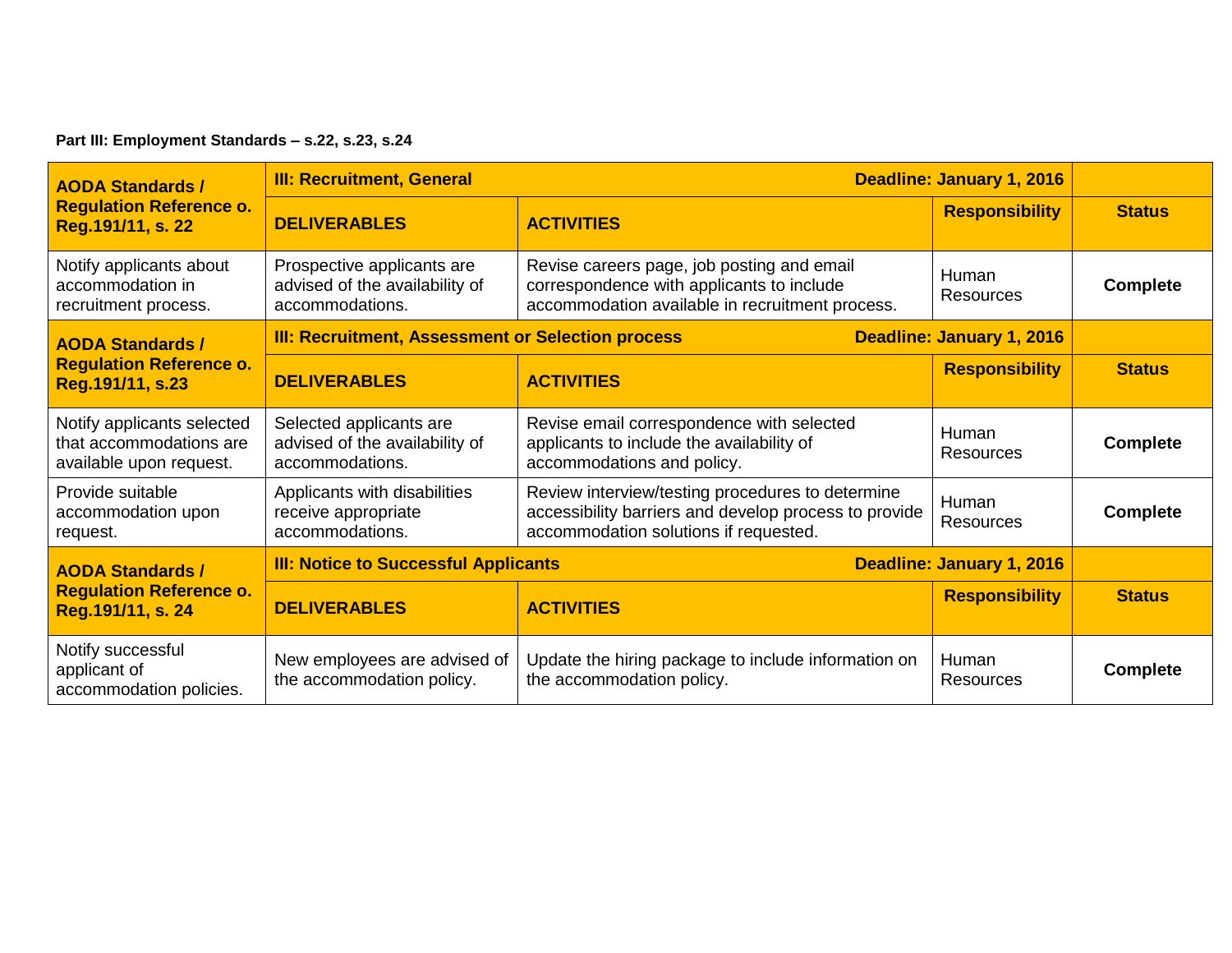**Part III: Employment Standards – s.25, s.26, s.27**

| <b>AODA Standards /</b>                                                                                                                                                      | <b>III: Informing employees of supports</b>                                                                                                                 |                                                                                                                                                                                                                                                                     | Deadline: January 1, 2016 |                 |
|------------------------------------------------------------------------------------------------------------------------------------------------------------------------------|-------------------------------------------------------------------------------------------------------------------------------------------------------------|---------------------------------------------------------------------------------------------------------------------------------------------------------------------------------------------------------------------------------------------------------------------|---------------------------|-----------------|
| <b>Regulation Reference o.</b><br>Reg.191/11, s. 25                                                                                                                          | <b>DELIVERABLES</b>                                                                                                                                         | <b>ACTIVITIES</b>                                                                                                                                                                                                                                                   | <b>Responsibility</b>     | <b>Status</b>   |
| Tell employees of policies<br>supporting employees<br>with disabilities.                                                                                                     | Post policies on website and<br>advise employees.                                                                                                           | Update website and communicate to staff regarding<br>policies supporting employees with disabilities when<br>there is a change to any of the policies.                                                                                                              | Human<br><b>Resources</b> | <b>Complete</b> |
| Provide information to<br>new employees.                                                                                                                                     | Incorporate into on-boarding<br>process.                                                                                                                    | Update the on-boarding process to include<br>information on the accommodation policy.                                                                                                                                                                               | Human<br><b>Resources</b> | <b>Complete</b> |
| <b>AODA Standards /</b>                                                                                                                                                      | <b>III: Accessible Formats and Communication Supports for employees</b><br>Deadline: January 1, 2016                                                        |                                                                                                                                                                                                                                                                     |                           |                 |
| <b>Regulation Reference o.</b><br>Reg.191/11, s. 26                                                                                                                          | <b>DELIVERABLES</b>                                                                                                                                         | <b>ACTIVITIES</b>                                                                                                                                                                                                                                                   | <b>Responsibility</b>     | <b>Status</b>   |
| In consultation with<br>employee with disability,<br>and on request, provide<br>accessible formats and<br>communication supports<br>for job and/or workplace<br>information. | Provide mechanism for<br>employee with disability to<br>request consultation on<br>employment required<br>accessible formats and<br>communication supports. | Determine point of contact for employee within<br>human resources and ensure employees are aware<br>of how to access support.<br>Develop process to respond to request for<br>accessible formats and communication supports for<br>job and/or workplace information | Human<br><b>Resources</b> | <b>Complete</b> |
| <b>AODA Standards /</b><br><b>Regulation Reference o.</b><br>Reg.191/11, s. 27                                                                                               | <b>III: Workplace Emergency Response Information</b>                                                                                                        |                                                                                                                                                                                                                                                                     | Deadline: January 1, 2012 |                 |
|                                                                                                                                                                              | <b>DELIVERABLES</b>                                                                                                                                         | <b>ACTIVITIES</b>                                                                                                                                                                                                                                                   | <b>Responsibility</b>     | <b>Status</b>   |
| Provide individualized<br>workplace emergency<br>response information.                                                                                                       | Employees with disabilities<br>receive an individualized<br>emergency plan.                                                                                 | Email employees and, if required, develop individual<br>emergency plan from template and review and<br>update plan as required.                                                                                                                                     | Human<br><b>Resources</b> | <b>Complete</b> |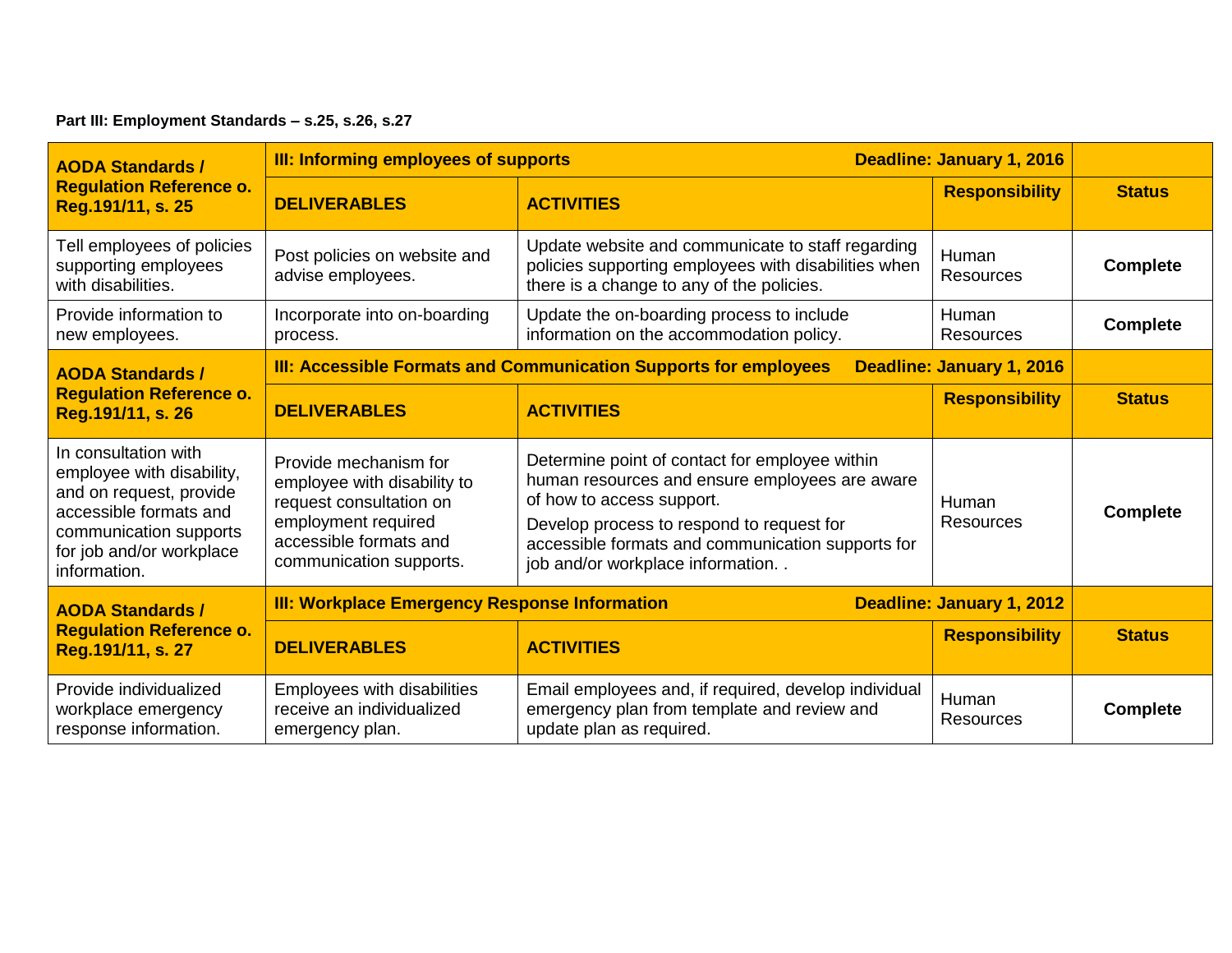## **Part III: Employment Standards – s.28, s29, s.30, and s.31**

| <b>AODA Standards /</b><br><b>Regulation Reference o.</b><br>Reg.191/11, s. 28                                          | <b>III: Documented Individual Accommodation Plans</b><br>Deadline: January 1, 2016                                               |                                                                                                                                            |                           |               |
|-------------------------------------------------------------------------------------------------------------------------|----------------------------------------------------------------------------------------------------------------------------------|--------------------------------------------------------------------------------------------------------------------------------------------|---------------------------|---------------|
|                                                                                                                         | <b>DELIVERABLES</b>                                                                                                              | <b>ACTIVITIES</b>                                                                                                                          | <b>Responsibility</b>     | <b>Status</b> |
| Develop written process<br>for documented individual<br>accommodation plans.                                            | Develop written process for<br>individualized accommodation<br>plan.                                                             | Develop template on preparing an individualized<br>accommodation plans and ensure plans are<br>maintained in employee file.                | Human<br><b>Resources</b> | In progress   |
| <b>AODA Standards /</b>                                                                                                 | <b>III: Return-to-work Process</b>                                                                                               |                                                                                                                                            | Deadline: January 1, 2016 |               |
| <b>Regulation Reference o.</b><br>Reg.191/11, s. 29                                                                     | <b>DELIVERABLES</b>                                                                                                              | <b>ACTIVITIES</b>                                                                                                                          | <b>Responsibility</b>     | <b>Status</b> |
| Develop a documented<br>return-to-work process.                                                                         | Review accommodation policy<br>and return to work procedures.                                                                    | Review return to work procedures and revise as<br>necessary and ensure use of the documented<br>individual accommodation plans in process. | Human<br><b>Resources</b> | In progress   |
| <b>AODA Standards /</b>                                                                                                 | <b>III: Performance Management</b><br><b>Deadline: January 1, 2016</b>                                                           |                                                                                                                                            |                           |               |
| <b>Regulation Reference o.</b><br>Reg.191/11, s. 30                                                                     | <b>DELIVERABLES</b>                                                                                                              | <b>ACTIVITIES</b>                                                                                                                          | <b>Responsibility</b>     | <b>Status</b> |
| Include accessibility<br>needs of employees with<br>disability in performance<br>management processes.                  | Prepare document to ensure<br>individual accommodation plan<br>involved in performance<br>management.                            | Review performance management system and<br>ensure use of documented individual<br>accommodation plans in process.                         | Human<br>Resources        | In progress   |
| <b>AODA Standards /</b><br><b>Regulation Reference o.</b><br>Reg.191/11, s. 31                                          | <b>III: Career Development</b>                                                                                                   | Deadline: January 1, 2016                                                                                                                  |                           |               |
|                                                                                                                         | <b>DELIVERABLES</b>                                                                                                              | <b>ACTIVITIES</b>                                                                                                                          | <b>Responsibility</b>     | <b>Status</b> |
| Include accessibility<br>needs of employees with<br>disabilities in career<br>development and<br>advancement processes. | Prepare document to ensure<br>individualized accommodation<br>plan involved in career<br>development and<br>advancement process. | Review career development and advancement<br>processes and ensure use of documented individual<br>accommodation plans in process.          | Human<br><b>Resources</b> | In progress   |